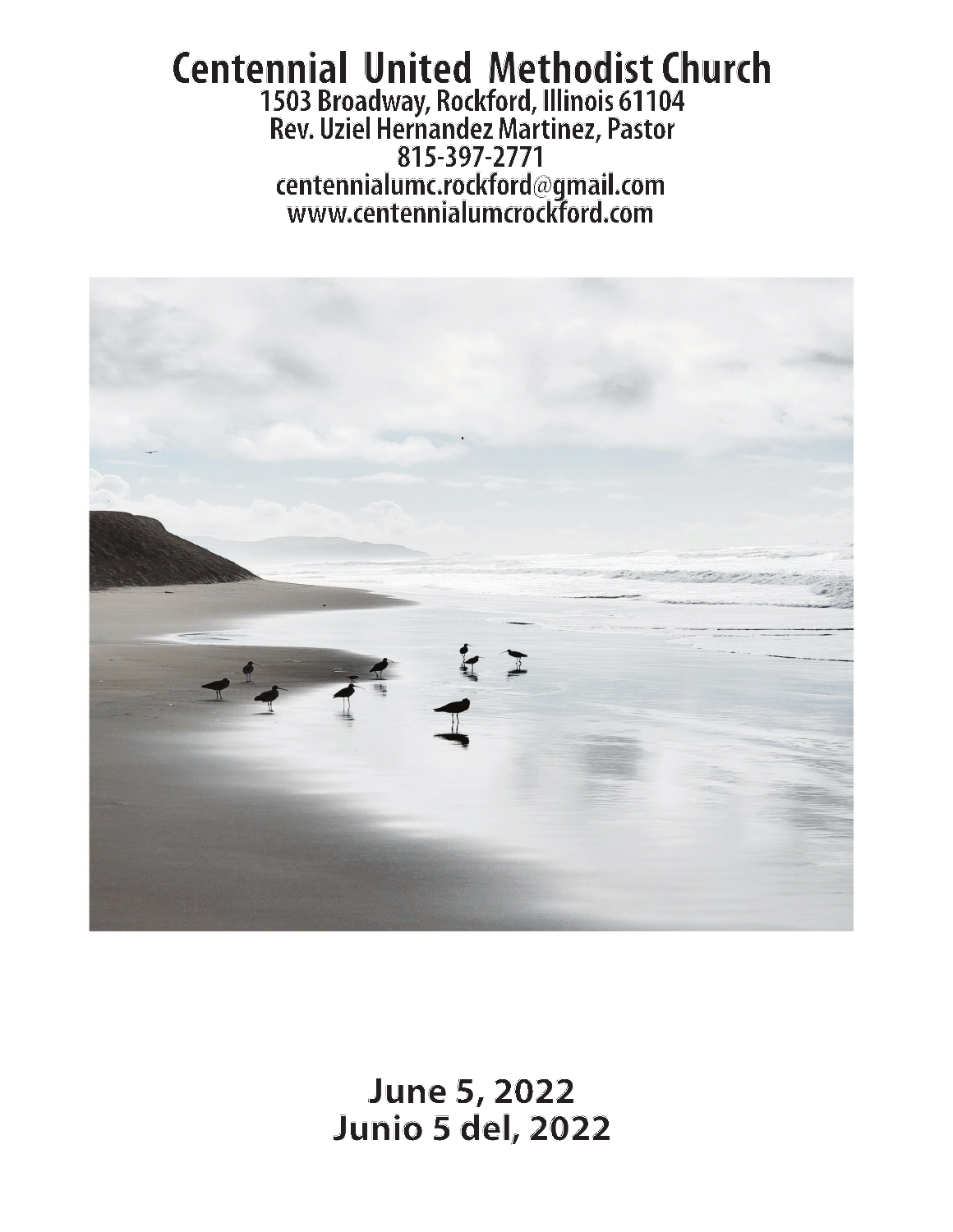# 2

#### **CENTENNIAL MULTICULTURAL UNITED METHODIST CHURCH June 5th, 2022 – 10:00am Pentecost Sunday: Year C Junio 5 del 2022 – 10am Domingo de Pentecostés: año C**

#### **GATHERING MUSIC / MÚSICA DE APERTURA Existence Contract Contract Contract Contract Contract Contract Contract Contract Contract Contract Contract Contract Contract Contract Contract Contract Contract Contract Contract C**

Turn! Turn! Turn! / ¡Doblar! ¡Doblar! ¡Doblar! *by Pete Seeger / por Pete Seeger*

#### **WELCOME AND ANNOUNCEMENTS / BIENVENIDA Y ANUNCIOS**

**CENTERING WORDS / PALABRAS DE ENFOQUE**

**\*OPENING PRAYER / ORACION DE APERTURA (in unison/ al unisono):**

**God of breath and fire, God of past and future, God of all that is and all that ever shall be, when Jesus knew that he was going to the cross, he promised his disciples that they would not be left alone. Jesus assured them that the Holy Spirit would remain with them, teaching them how to live, and reminding them of all he had said. Weeks later, when the day of Pentecost arrived, you poured out your Spirit, giving your disciples the power to speak in many languages, and making tongues of flame dance above their heads. Today, we ask that you pour out your Spirit on us, giving us the wisdom and the courage to live in peace as Jesus's followers. AMEN.**

**Dios de aliento y fuego, Dios del pasado y del futuro, Dios de todo lo que es y de todo lo que será, cuando Jesús supo que iba a la cruz, prometió a sus discípulos que no se quedarían solos. Jesús les aseguró que el Espíritu Santo permanecería con ellos, enseñándoles cómo vivir y recordándoles todo lo que había dicho. Semanas más tarde, cuando llegó el día de Pentecostés, derramaste tu Espíritu, dando a tus discípulos el poder de hablar en muchos idiomas y haciendo bailar lenguas de llama sobre sus cabezas. Hoy, les pedimos que derramen su Espíritu sobre nosotros, dándonos la sabiduría y el coraje para vivir en paz como seguidores de Jesús. AMÉN.**

#### **\*OPENING HYMNS / HIMNOS DE APERTURA**

Lord, You Have Come to the Lakeshore, UMH 344 – 1,2 Tú Has Venido a la Orilla, UMH 344 – 1,2

#### **INVITATION TO THE OFFERING / INVITACION A LA OFRENDA**

**OFFERTORY MUSIC / MUSICA PARA LA OFRENDA** Erica Kessler

Deep River / Río Profundo *African-American Spiritual / Espiritual Afroamericano*

**\*DOXOLOGY / DOXOLOGIA**

**\*OFFERTORY PRAYER / ORACION POR LAS OFRENDAS (in unison/ al unísono): Sender of dreams, Spirit of truth, Giver of visions, accept these gifts and offerings, as evidence of the holy fire burning in our hearts. AMEN.**

**Emisor de sueños, Espíritu de verdad, Dador de visiones, acepta estos dones y ofrendas, como evidencia del fuego santo ardiendo en nuestros corazones. AMÉN.**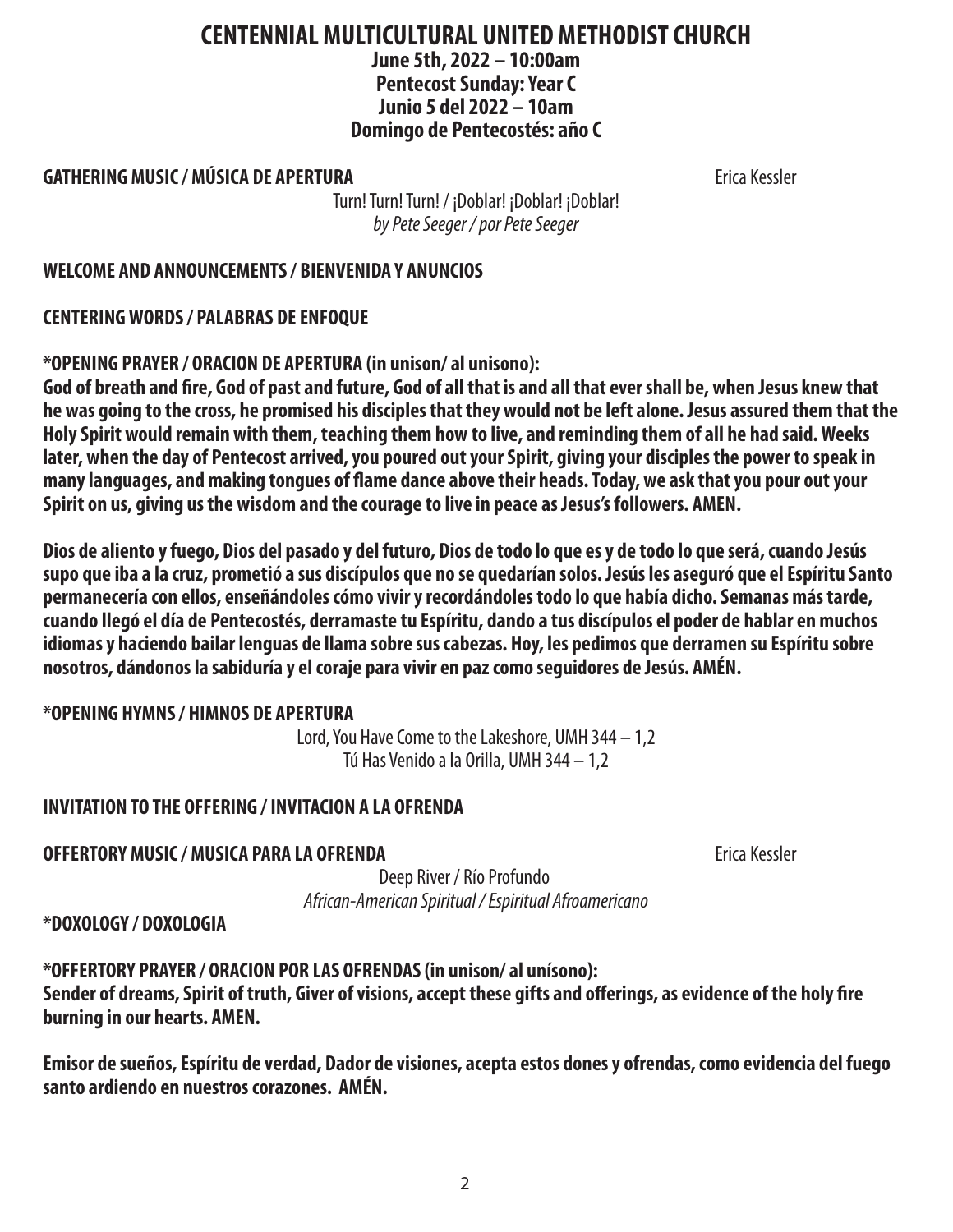#### **CHILDREN'S TIME / RINCON DE LOS NIÑOS**

*(As the children come to the altar, please sing stanza 1 of Hymn 191, "Jesus Loves Me")*

#### **\*SCRIPTURE LESSON / LECTURA DE LA PALABRA**

Acts 2:1-21

#### *A reading from Acts…*

<sup>1</sup> When the day of Pentecost came, they were all together in one place. <sup>2</sup> Suddenly a sound like the blowing of a violent wind came from heaven and filled the whole house where they were sitting. **3** They saw what seemed to be tongues of fire that separated and came to rest on each of them. <sup>4</sup> All of them were filled with the Holy Spirit and began to speak in other tongues as the Spirit enabled them.

**5** Now there were staying in Jerusalem God-fearing Jews from every nation under heaven. **6** When they heard this sound, a crowd came together in bewilderment, because each one heard their own language being spoken. **<sup>7</sup>** Utterly amazed, they asked: "Aren't all these who are speaking Galileans? **<sup>8</sup>** Then how is it that each of us hears them in our native language? **<sup>9</sup>** Parthians, Medes and Elamites; residents of Mesopotamia, Judea and Cappadocia, Pontus and Asia, **10** Phrygia and Pamphylia, Egypt and the parts of Libya near Cyrene; visitors from Rome **11** (both Jews and converts to Judaism); Cretans and Arabs—we hear them declaring the wonders of God in our own tongues!" **12** Amazed and perplexed, they asked one another, "What does this mean?"

**<sup>13</sup>** Some, however, made fun of them and said, "They have had too much wine."

**<sup>14</sup>** Then Peter stood up with the Eleven, raised his voice and addressed the crowd: "Fellow Jews and all of you who live in Jerusalem, let me explain this to you; listen carefully to what I say. **15** These people are not drunk, as you suppose. It's only nine in the morning! **<sup>16</sup>** No, this is what was spoken by the prophet Joel:

**<sup>17</sup>** "'In the last days, God says,

I will pour out my Spirit on all people.

Your sons and daughters will prophesy,

your young men will see visions,

- your old men will dream dreams.
- **<sup>18</sup>** Even on my servants, both men and women, I will pour out my Spirit in those days, and they will prophesy.

**<sup>19</sup>** I will show wonders in the heavens above and signs on the earth below, blood and fire and billows of smoke.

**<sup>20</sup>** The sun will be turned to darkness

and the moon to blood

before the coming of the great and glorious day of the Lord.

**<sup>21</sup>** And everyone who calls

on the name of the Lord will be saved.'

Leader: The Word of God **People: Thanks be to God!**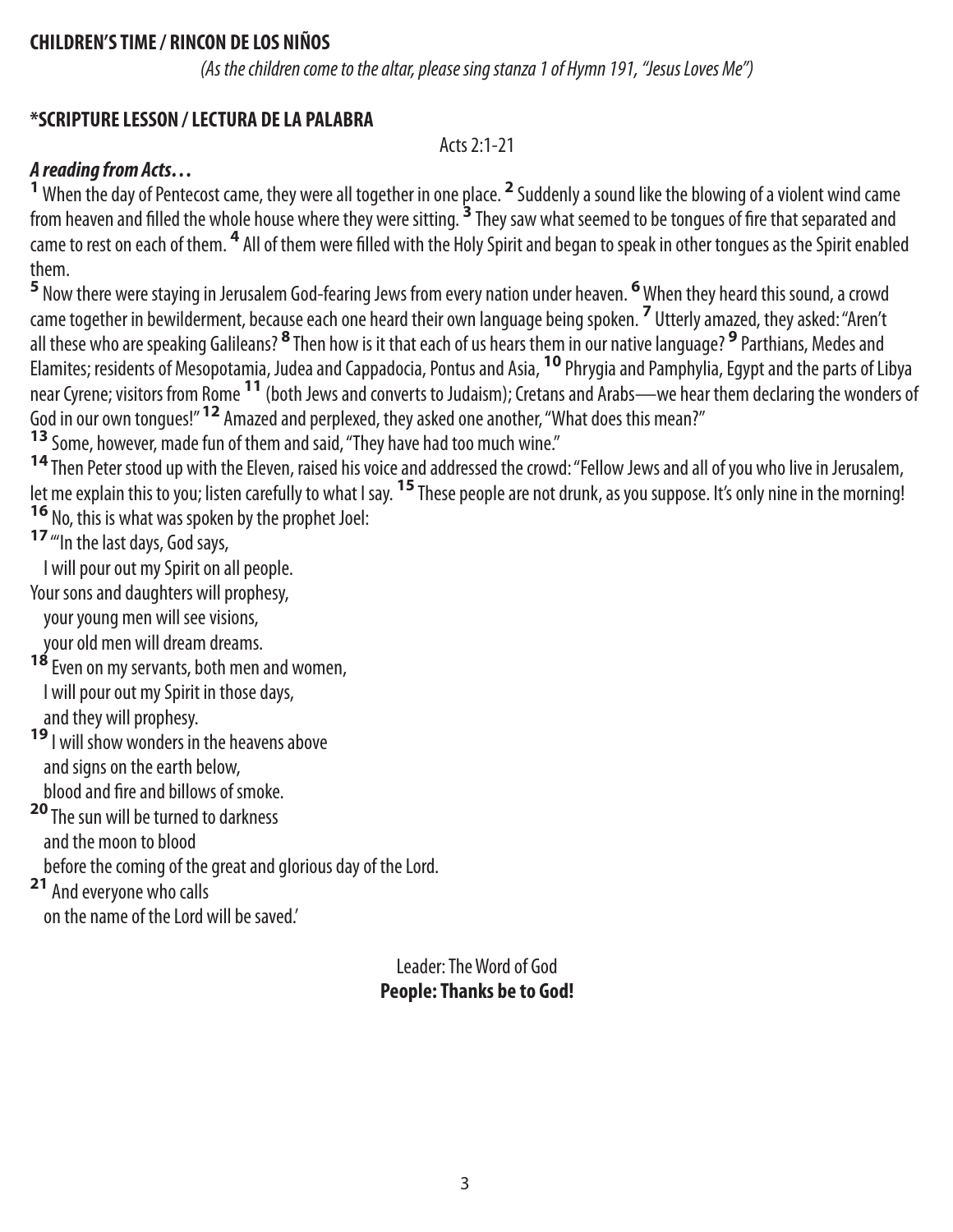#### *Una lectura de Hechos…*

<sup>1</sup> Cuando llegó la fiesta de Pentecostés, todos los creyentes se encontraban reunidos en un mismo lugar. <sup>2</sup> De repente, un gran ruido que venía del cielo, como de un viento fuerte, resonó en toda la casa donde ellos estaban. **3** Y se les aparecieron lenguas como de fuego que se repartieron, y sobre cada uno de ellos se asentó una. **4** Y todos quedaron llenos del Espíritu Santo, y comenzaron a hablar en otras lenguas, según el Espíritu hacía que hablaran.

**5** Vivían en Jerusalén judíos cumplidores de sus deberes religiosos, que habían venido de todas partes del mundo. **<sup>6</sup>** La gente se reunió al oír aquel ruido, y no sabía qué pensar, porque cada uno oía a los creyentes hablar en su propia lengua. **<sup>7</sup>** Eran tales su sorpresa y su asombro, que decían:

—¿Acaso no son galileos todos estos que están hablando? **<sup>8</sup>** ¿Cómo es que los oímos hablar en nuestras propias lenguas? **<sup>9</sup>** 9 Aquí hay gente de Partia, de Media, de Elam, de Mesopotamia, de Judea, de Capadocia, del Ponto y de la provincia de Asia,<br>10 de Frigia y de Panfilia, de Egipto y de las regiones de Libia cercanas a Cirene. Hay también ge 11 unos son judíos de nacimiento y otros se han convertido al judaísmo. También los hay venidos de Creta y de Arabia. ¡Y los

oímos hablar en nuestras propias lenguas de las maravillas de Dios!

**<sup>12</sup>** Todos estaban asombrados y sin saber qué pensar; y se preguntaban:

— ¿Qué significa todo esto?<br>13 Pero algunos, burlándose, decían:

**13** Pero algunos, burlándose, decían:<br>14 Entonces Pedro se puso de pie junto con los otros once apóstole<u>s,</u> y con voz fuerte dijo: «Judíos y todos los que viven en Jerusalén, sepan ustedes esto y oigan bien lo que les voy a decir. **15** Éstos no están borrachos como ustedes creen, ya que apenas son las nueve de la mañana. <sup>16</sup> Al contrario, aquí está sucediendo lo que anunció el profeta Joel, cuando díjo:<br><sup>17</sup> "Sucederá que en los últimos días, dice Dios,

derramaré mi Espíritu sobre toda la humanidad;

los hijos e hijas de ustedes

comunicarán mensajes proféticos,

los jóvenes tendrán visiones,

y los viejos tendrán sueños.

**<sup>18</sup>** También sobre mis siervos y siervas derramaré mi Espíritu en aquellos días, y comunicarán mensajes proféticos.

**<sup>19</sup>** En el cielo mostraré grandes maravillas,

y sangre, fuego y nubes de humo en la tierra.

**<sup>20</sup>** El sol se volverá oscuridad,

y la luna como sangre,

antes que llegue el día del Señor,

día grande y glorioso.

**<sup>21</sup>** Pero todos los que invoquen el nombre del Señor, alcanzarán la salvación."

#### Líder: La Palabra De Dios **Pueblo: ¡Gracias a Dios!**

#### **SERMON / MENSAJE**

"Planting Forever" / "Plantando para Siempre" Pastor Uziel Hernández Martínez

#### **HYMN OF RESPONSE / HIMNO DE RESPUESTA**

We are one in Christ Jesus / Somos uno en Cristo TFWS 2229 / MVPC 273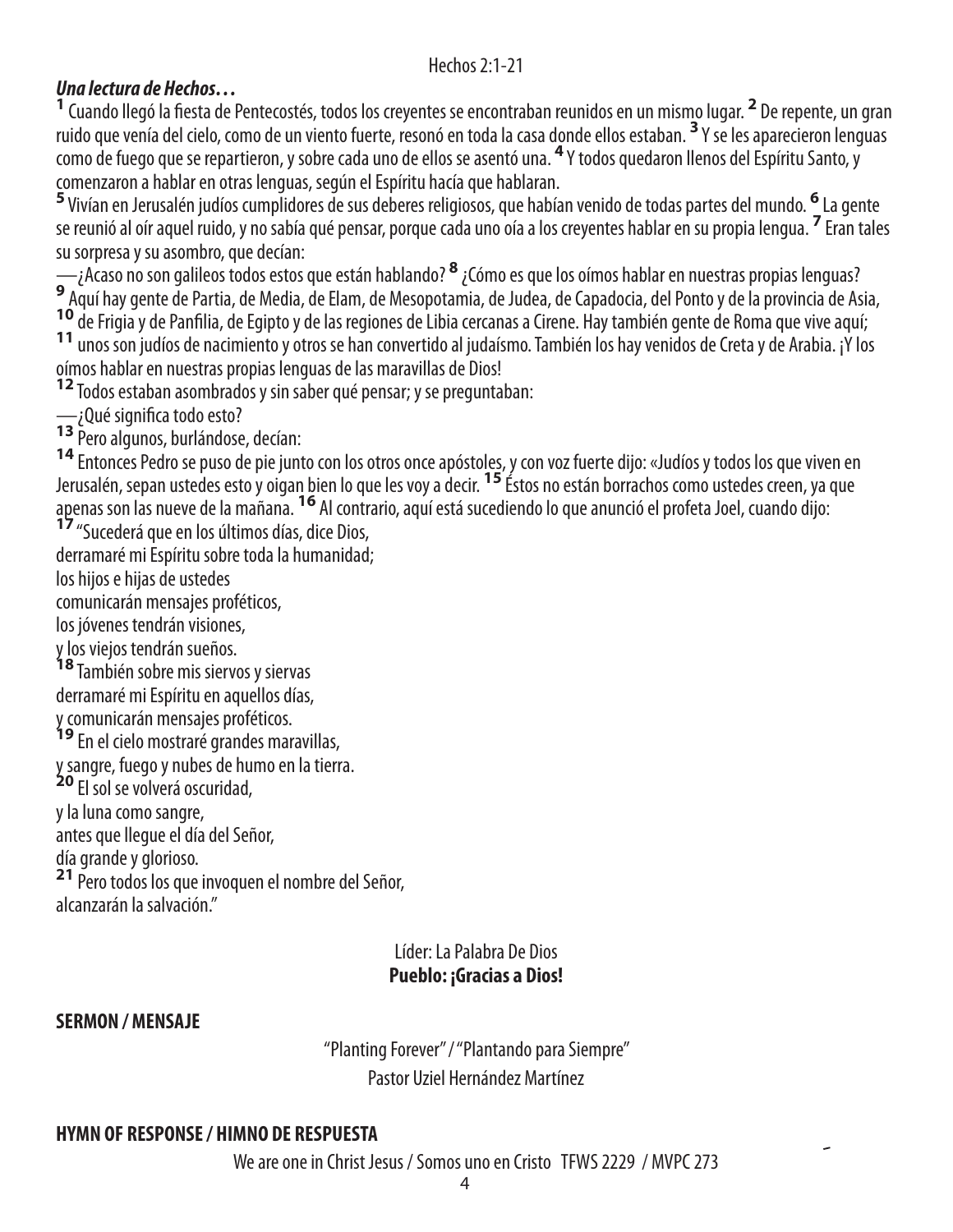#### **HOLY COMMUNION / SANTA COMUNIÓN**

#### **Confession and Pardon / Confesión y Perdon**

My sisters and brothers, Christ shows us his love by becoming a humble servant. Let us draw near to God and confess our sin in the truth of God's Spirit.

*Let us draw near to God and confess our sin in the truth of God's Spirit.*

#### *A brief silence for individual confession.*

**Most merciful God, we your Church confess that often our spirit has not been that of Christ. Where we have failed to love one another as he loves us, where we have pledged loyalty to him with our lips and then betrayed, deserted, or denied him, forgive us, we pray; and by your Spirit make us faithful in every time of trial; through Jesus Christ our Lord. Amen.**

Who is in a position to condemn? Only Christ. But Christ suffered and died for us, was raised from the dead and ascended on high for us, and continues to intercede for us. Believe the good news: In the name of Jesus Christ, you are forgiven!

#### **In the name of Jesus Christ, you are forgiven! Glory to God. Amen.**

Mis hermanas y hermanos, Cristo nos muestra su amor al convertirse en un siervo humilde. Acerquémonos a Dios y confesemos nuestro pecado en la verdad del Espíritu de Dios.

#### *Un breve silencio para la confesión individual.*

**Dios misericordioso, nosotros tu Iglesia confesamos que muchas veces nuestro espíritu no ha sido el de Cristo. Donde hemos fallado en amarnos unos a otros como él nos ama,donde le hemos prometido lealtad con nuestros labios y luego lo traicionó, abandonó o negó, perdónanos, oramos; y por tu Espíritu haznos fieles en cada tiempo de prueba; a través de Jesucristo nuestro Señor. Amén.**

¿Quién está en condiciones de condenar? Sólo Cristo. Pero Cristo sufrió y murió por nosotros, resucitó de entre los muertos y ascendió a lo alto por nosotros, y sigue intercediendo por nosotros. Cree en las buenas noticias: ¡En el nombre de Jesucristo, eres perdonado!

#### **¡En el nombre de Jesucristo, eres perdonado! Gloria a Dios. Amén.**

#### **GREAT THANKSGIVING / GRAN ACCIÓN DE GRACIAS**

(Exodus 12, 1 Corinthians 11, John 13)**/** (Éxodo 12, 1 Corintios 11, Juan 13)

The God of love be with you. **And also with you.**  Come for the journey of faith. **We are ready to follow.**  God beckons us into the future. **Thanks be to God.**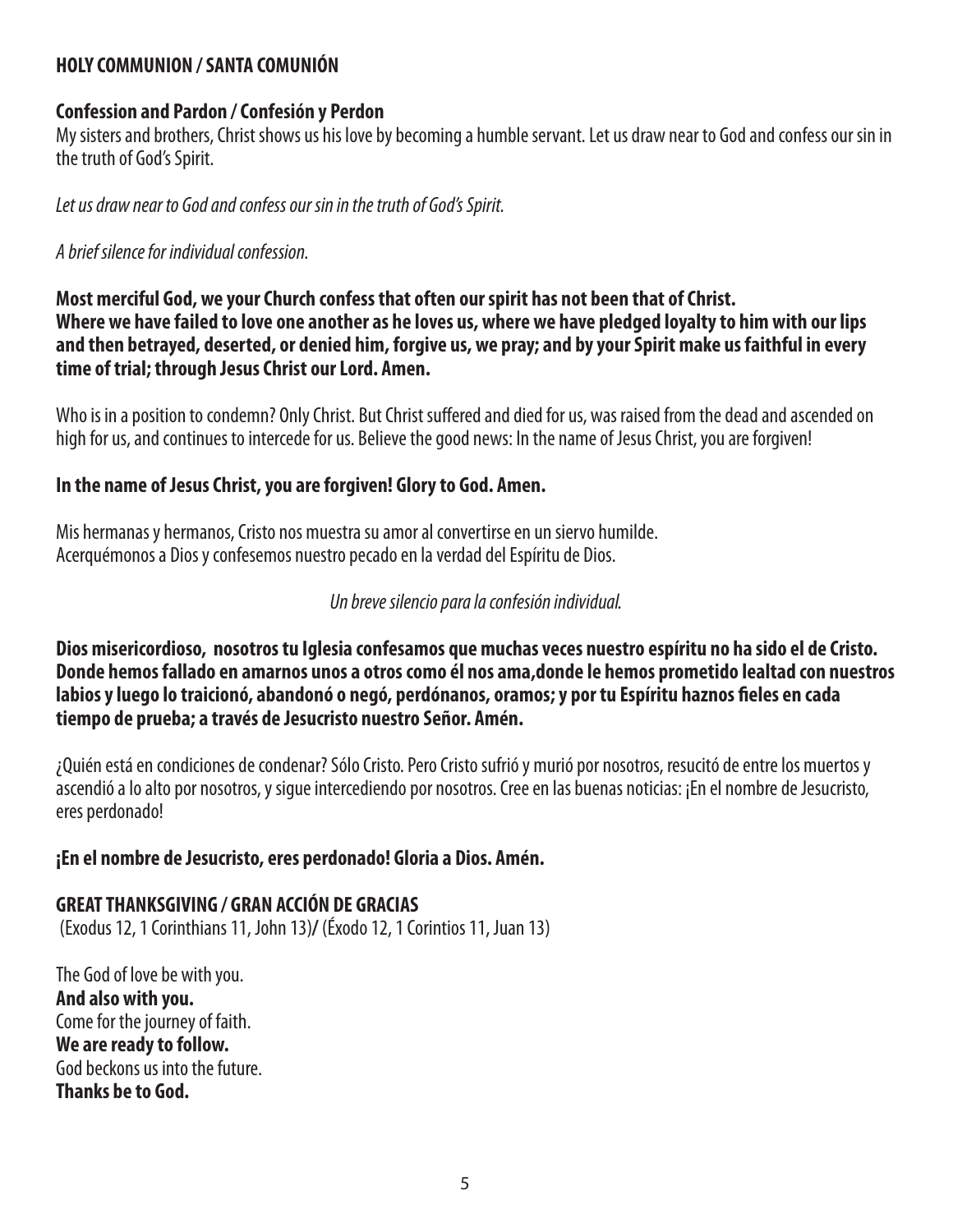El Dios de amor esté con ustedes. **Y también contigo.** Ven al camino de la fe. **Estamos listos para seguir.** Dios nos llama hacia el futuro. **Gracias a Dios.**

God of love, you spoke the word, and the world came to be. Your breath rushed across the waters, and the land and sea separated, the sun, moon, and stars danced into the heavens. You summoned life of all kinds: grasses and flowers, trees and shrubs, orca and salmon, hawk and hummingbird, chipmunk and giraffe, and people. You proclaimed it good. You declared the goodness of the earth, and affirmed all creation to be radiant with your presence and glory.

Dios de amor, tú hablaste la palabra, y el mundo vino a ser. Tu aliento se precipitó a través de las aguas, y la tierra y el mar se separaron, el sol, la luna y las estrellas bailaron en los cielos. Convocaste vida de todo tipo: pastos y flores, árboles y arbustos, orcas y salmones, halcones y colibríes, ardillas y jirafas, y personas. Lo proclamaste bueno. Declaraste la bondad de la tierra, y afirmaste que toda la creación estaba radiante con tu presencia y gloria.

When Egypt enslaved your people, you delivered them from bondage and captivity. On the night before their long journey to freedom, you invited them to prepare a meal. You told them to be ready to move, to eat the meal hurriedly, dressed for travel. Then you led them out of captivity into freedom. In the days and years that followed, your people were not always faithful. Yet, you were always faithful, loving, and caring, showing the people how to live. You sent leaders and prophets to call the people back, reminding them of your ways of love and justice.

Cuando Egipto esclavizó a tu pueblo, lo liberaste de la esclavitud y el cautiverio. La noche antes de su largo viaje hacia la libertad, los invitaste a preparar una comida. Les dijiste que estuvieran listos para moverse, que comieran la comida apresuradamente, vestidos para viajar. Luego los sacaste del cautiverio hacia la libertad. En los días y años que siguieron, su pueblo no siempre fue fiel. Sin embargo, siempre fuiste fiel, amoroso y cariñoso, mostrando a la gente cómo vivir. Enviaste líderes y profetas para llamar a la gente de vuelta, recordándoles tus formas de amor y justicia.

And so with all your people on earth, we sing praise to you, God of life and love.

#### **Holy, holy, holy Lord, God of power and might, heaven and earth are full of your glory. Hosanna in the highest. Blessed is the one who comes in the name of the Lord. Hosanna in the highest.**

Y así, con toda tu gente en la tierra, te cantamos alabanza, Dios de vida y amor.

#### **Santo, santo, santo Señor, Dios de poder y poder, el cielo y la tierra están llenos de tu gloria. Hosanna en lo más alto. Bienaventurado el que viene en el nombre del Señor. Hosanna en lo más alto.**

In the fullness of time, you sent your Word, Jesus Christ, to live among us. He fed the hungry, healed the sick, ate with sinners, and taught your message of love and forgiveness. He knew that his life was soon to end, and gathered his friends for a meal. He washed their feet and reminded them to serve others with compassion. He told them to love one another always.

 En la plenitud de los tiempos, enviaste tu Palabra, Jesucristo, a vivir entre nosotros. Él alimentó a los hambrientos, sanó a los enfermos, comió con los pecadores y enseñó su mensaje de amor y perdón. Sabía que su vida iba a terminar pronto, y reunió a sus amigos para una comida. Les lavó los pies y les recordó que debían servir a los demás con compasión. Les dijo que se amaran siempre.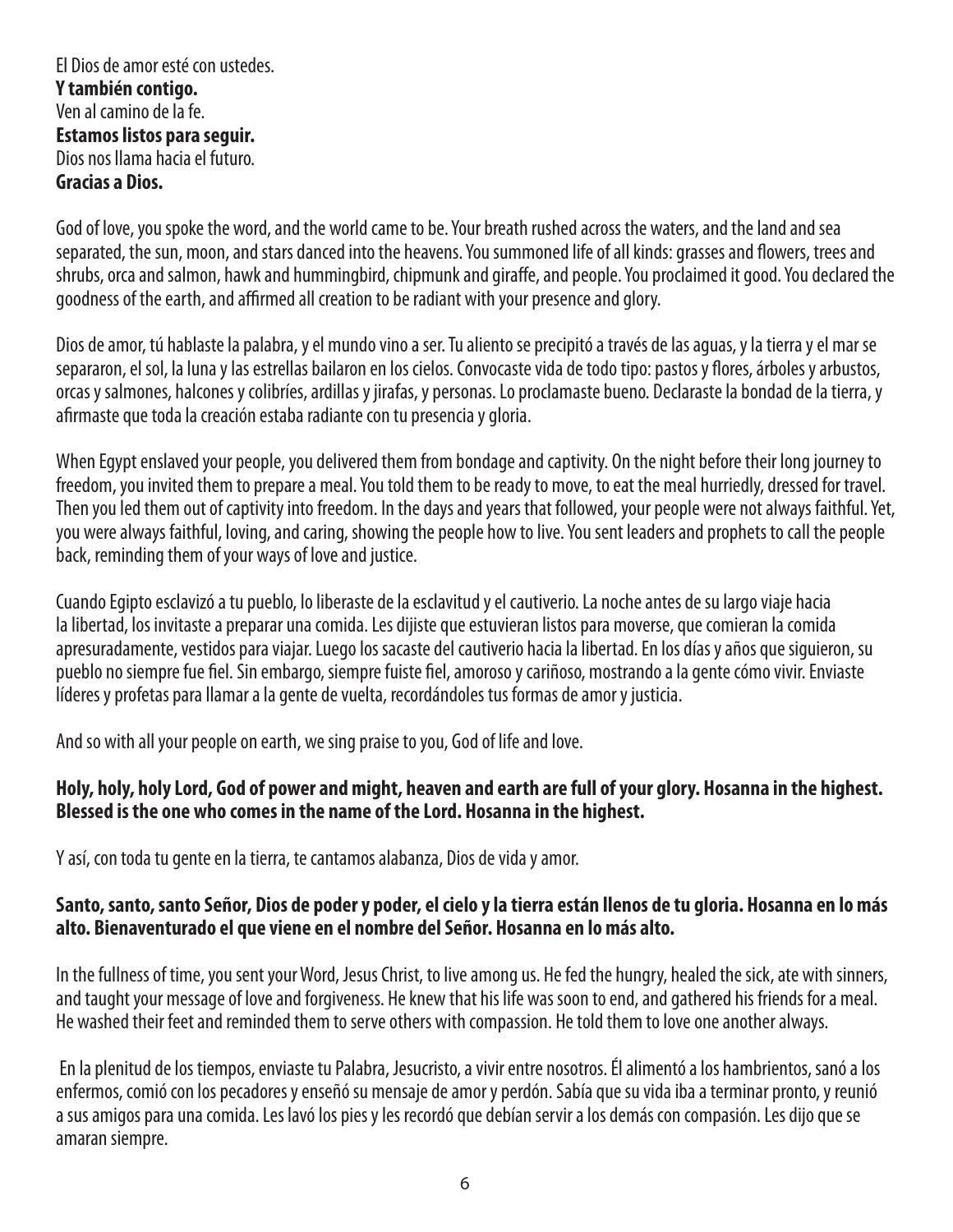Jesus took a loaf of bread, and after giving thanks, he broke it and gave it to his disciples, saying, "This is my body that is for you. Do this in remembrance of me." In the same way he took the cup also, and gave it to them, saying, "This cup is the new covenant in my blood. Do this, as often as you drink it, in remembrance of me."

Jesús tomó una barra de pan, y después de dar gracias, la partió y se la dio a sus discípulos, diciendo: "Este es mi cuerpo que es para ustedes. Haz esto en memoria mía". De la misma manera, también tomó la copa y se la dio, diciendo: "Esta copa es el nuevo pacto en mi sangre. Haz esto, tan a menudo como lo bebas, en memoria de mí".

Jesús tomó una barra de pan, y después de dar gracias, la partió y se la dio a sus discípulos, diciendo: "Este es mi cuerpo que es para vosotros. Haced esto en memoria mía". De la misma manera, también tomó la copa y la dio a sus discipulos, diciendo: "Esta copa es el nuevo pacto en mi sangre. Haced esto, todas las veces que la bebereis, en memoria de mí".

And so, grateful for all your gifts in Jesus Christ, we come to you, proclaiming the mystery of faith:

#### **Christ has died. Christ is risen. Christ will come again.**

Y así, agradecidos por todos tus dones en Jesucristo, venimos a a ti, proclamando el misterio de la fe:

#### **Cristo ha muerto. Cristo ha resucitado. Cristo vendrá de nuevo.**

Pour out your Spirit on these gifts of bread and wine. May these things of the earth, wheat and grape, feed us with the living presence of Jesus. Pour out your Spirit upon us, that we might become the body of Christ, sharing Christ's love with all creation. By your Spirit, unite us with Christ, that we might go forth serving others as he served us. Let us feast at this meal as we prepare to feast with Christ at the end of time. Through Christ, who showed us your love, and through the church that journeys with him, all praise and thanksgiving is yours, loving and compassionate God, now and forever. Amen.

Derrama tu Espíritu sobre estos dones de pan y vino. Que estas cosas de la tierra, trigo y uva, nos alimenten con la presencia viva de Jesús. Derrama tu Espíritu sobre nosotros, para que podamos llegar a ser el cuerpo de Cristo, compartiendo el amor de Cristo con toda la creación. Por tu Espíritu, unenos a Cristo, para que podamos salir sirviendo a los demás como Él nos sirvió. Festejémonos en esta comida mientras nos preparamos para festejar con Cristo al final de los tiempos. A través de Cristo, quien nos mostró tu amor, y a través de la iglesia que viaja con él, toda alabanza y acción de gracias es tuya, amoroso y compasivo Dios, ahora y para siempre **Amén.**

#### **The Lord's Prayer / Oración del Señor Jesucristo**

Our Father, who art in heaven, hallowed be thy name. Thy kingdom come; thy will be done on earth as it is in heaven. **Give us this day our daily bread. And forgive us our trespasses, as we forgive those who trespass against us. And lead us not into temptation but deliver us from evil. For thine is the kingdom, and the power, and the glory, forever. AMEN.**

**Padre nuestro, que estás en los cielos, santificado sea tu nombre. Venga tu reino; hágase tu voluntad en la tierra como en el cielo. Danos hoy nuestro pan de cada día. Y perdona nuestras ofensas, como perdonamos a los que nos ofenden. Y no nos dejes caer en la tentación, sino líbranos del mal. Porque tuyo es el reino, y el poder, y la gloria, para siempre. AMÉN.**

#### **Breaking of the Bread / Partiendo el Pan**

#### **Sharing of the Bread and Cup / Compartiendo el pan y la Copa**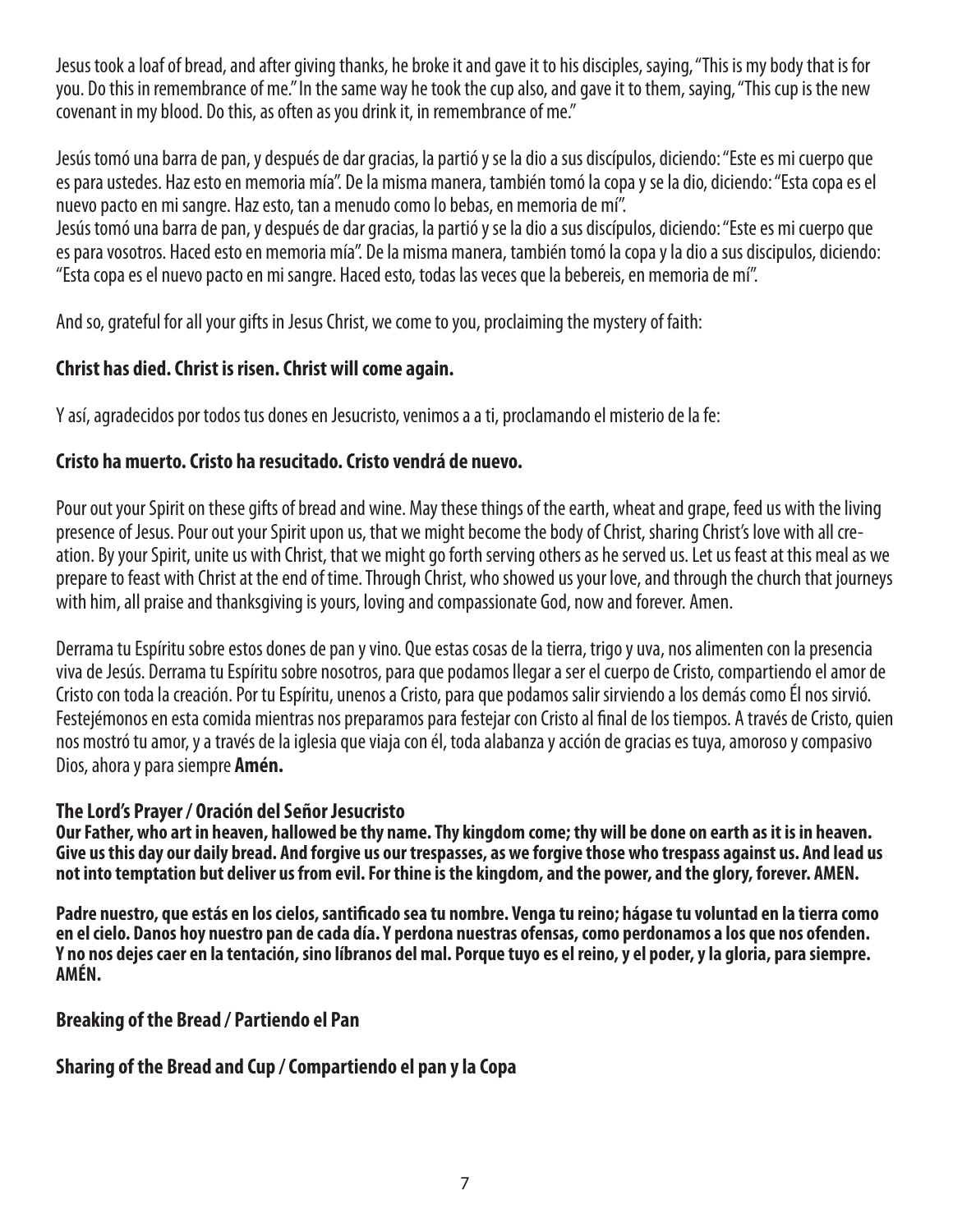**Prayer of Thanksgiving / Oración de Agradecimiento**

**Eternal God, we give you thanks for this holy mystery in which you have given yourself to us. Grant that we may go into the world in the strength of your Spirit, to give ourselves for others, in the name of Jesus Christ our Lord. Amen.**

**Dios eterno, te damos gracias por este santo misterio en el que te has entregado a nosotros. Concédenos que vayamos al mundo con la fuerza de tu Espíritu, para entregarnos por los demás, en el nombre de Jesucristo nuestro Señor. Amén.**

#### **PASTOR FAREWELL RITUAL / RITUAL DE DESPEDIDA DEL PASTOR**

PASTOR: I thank you, the members, and friends of Centennial Multicultural United Methodist Church, for the love and support you have shown me while I have ministered among you. I am grateful for the ways my leadership has been accepted. I ask forgiveness for the mistakes I have made.

As I leave, I carry with me all that I have learned here.

PASTOR: Les agradezco a ustedes, los miembros y amigos de la Iglesia Metodista Unida Centennial Multicultural, por el amor y el apoyo que me han mostrado mientras he ministrado entre ustedes. Estoy agradecido por las formas en que mi liderazgo ha sido aceptado. Pido perdón por los errores que he cometido. Cuando me voy, llevo conmigo todo lo que he aprendido aquí.

**CONGREGATION: We receive your thankfulness, offer forgiveness, and accept that you now leave to keep growing up in your personal career. We express our gratitude for your time among us. We ask your forgiveness for our mistakes. Your influence on our faith and faithfulness will not leave with your departure.**

**CONGREGACIÓN: Recibimos su agradecimiento, ofrecemos perdón y aceptamos que ahora se vaya para seguir creciendo en su carrera personal. Expresamos nuestra gratitud por su tiempo entre nosotros. Les pedimos perdón por nuestros errores. Su influencia en nuestra fe y fidelidad no se irá con su partida.**

PASTOR: I accept your gratitude and forgiveness, and I forgive you, trusting that our time together and our parting are pleasing to God. I release you from turning to me and depending on me. I encourage your continuing ministry here and will pray for you and for your new pastor Auderine Rochet.

PASTOR: Acepto su gratitud y perdón, y lo perdono, confiando en que nuestro tiempo juntos y nuestra separación son agradables a Dios. Te libero de volverte a mí y depender de mí. Animo a su ministerio continuo aquí y oraré por usted y por su nueva pastora Auderine Rochet.

#### Let us pray / Oremos

**IN UNISON: Eternal God, whose steadfast love for us is from everlasting to everlasting, we give you thanks for cherished memories and commend one another into your care as we move in new directions. Keep us one in your love forever, through Jesus Christ our Lord. Amen.**

**AL UNISONO: Dios eterno, cuyo amor inquebrantable por nosotros es de eterno a eterno, les damos gracias por sus recuerdos preciados y nos encomendamos unos a otros a su cuidado a medida que avanzamos en nuevas direcciones. Mantennos uno en tu amor para siempre, a través de Jesucristo nuestro Señor. AMÉN.**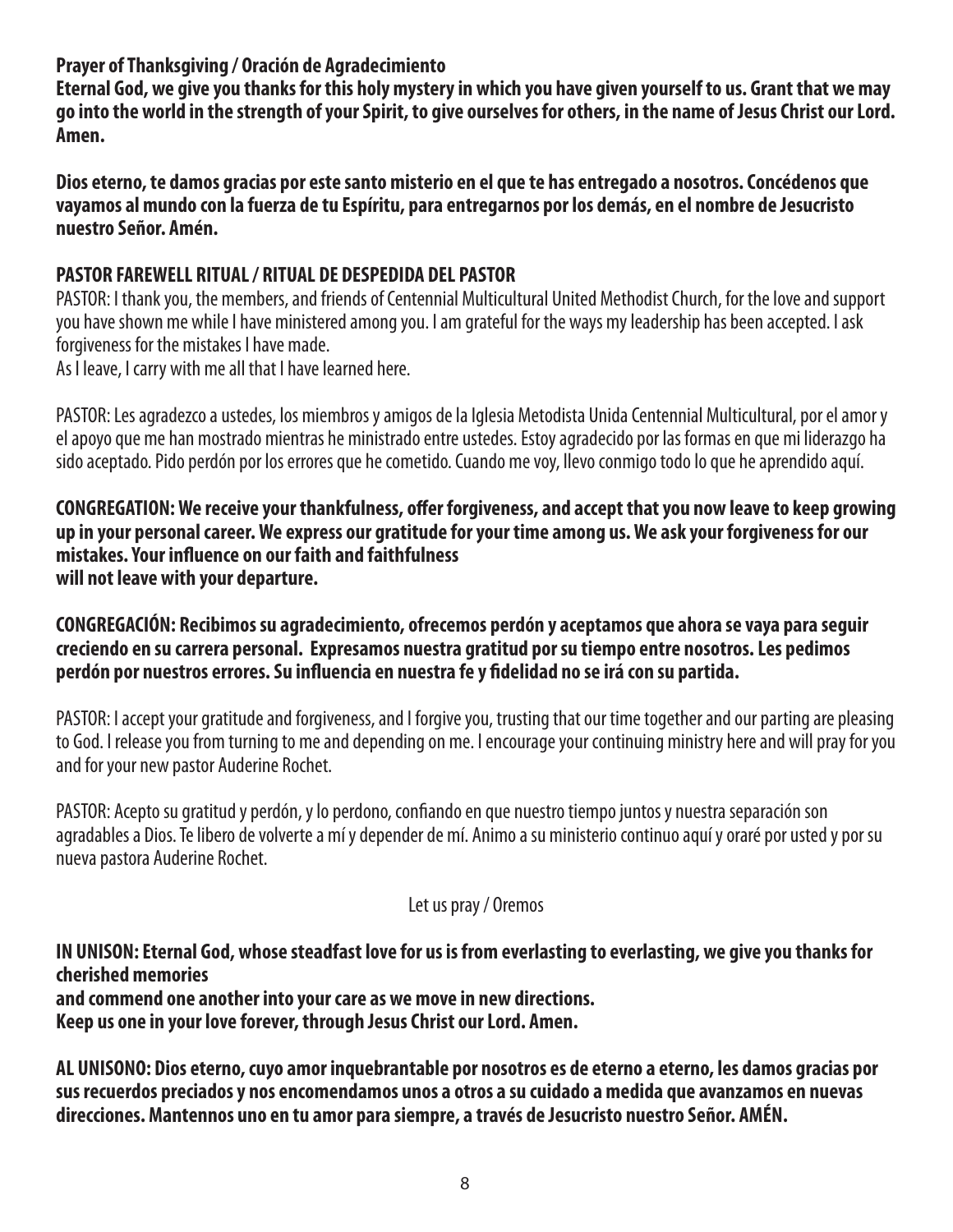Sent Out in Jesus' Name, TFWS 2184 Enviado Soy de Dios, MVPC 307

#### **\*BENEDICTION / BENDICION**

Jesus said, "Peace I leave with you; my peace I give to you. Do not let your hearts be troubled, and do not let them be afraid." With hearts afire and filled with new visions, let us go in peace to love and serve the world. **AMEN.**

Jesús dijo: "La paz os dejo; mi paz te doy. No dejéis que vuestros corazones se turben, y no dejéis que tengan miedo". Con los corazones encendidos y llenos de nuevas visiones, vayamos en paz a amar y servir al mundo. **AMÉN.**

#### **SENT FORTH / SALIDA**

When The Roll Is Called Up Yonder *by James M. Black* Cuando el rollo se llama allá *por James M. Negro*

#### **CREDITS:**

- **Copyright © 2019 by Abingdon Press:** Liturgy and prayers from The Abingdon Worship Annual 2022. Used by permission.
- **Copyright © Dulce Maciel:** Cover Image, All Rights Reserved.
- CCLI #1072770
- **•** CCLI Streaming License: #20419225

**Pastor:** Rev. Uziel Hernández Martínez **Liturgists:** CMUMC ministers **Pianist:** Erica Kessler **Bulletin:** Lora Doll **Social Media:** Dulce Maciel **Administrative Assistant:** Milka Rivera **PowerPoint:** Janie Kellerman

#### **CRÉDITOS:**

**• Copyright © 2019 por Abingdon Press:** Liturgia y oraciones de The Abingdon Worship Annual 2022. Utilizado con permiso.

**• Copyright © Dulce Maciel:** Imagen de portada, Todos los derechos reservados.

**•** CCLI #1072770

**•** Licencia de transmisión CCLI: #20419225

**Pastor:** Rev. Uziel Hernández Martínez **Liturgistas:** Ministros del CMUMC **Pianista:** Erica Kessler **Boletín:** Lora Doll **Social Media:** Dulce Maciel **Asistente Administrativa:** Milka Rivera **PowerPoint:** Janie Kellerman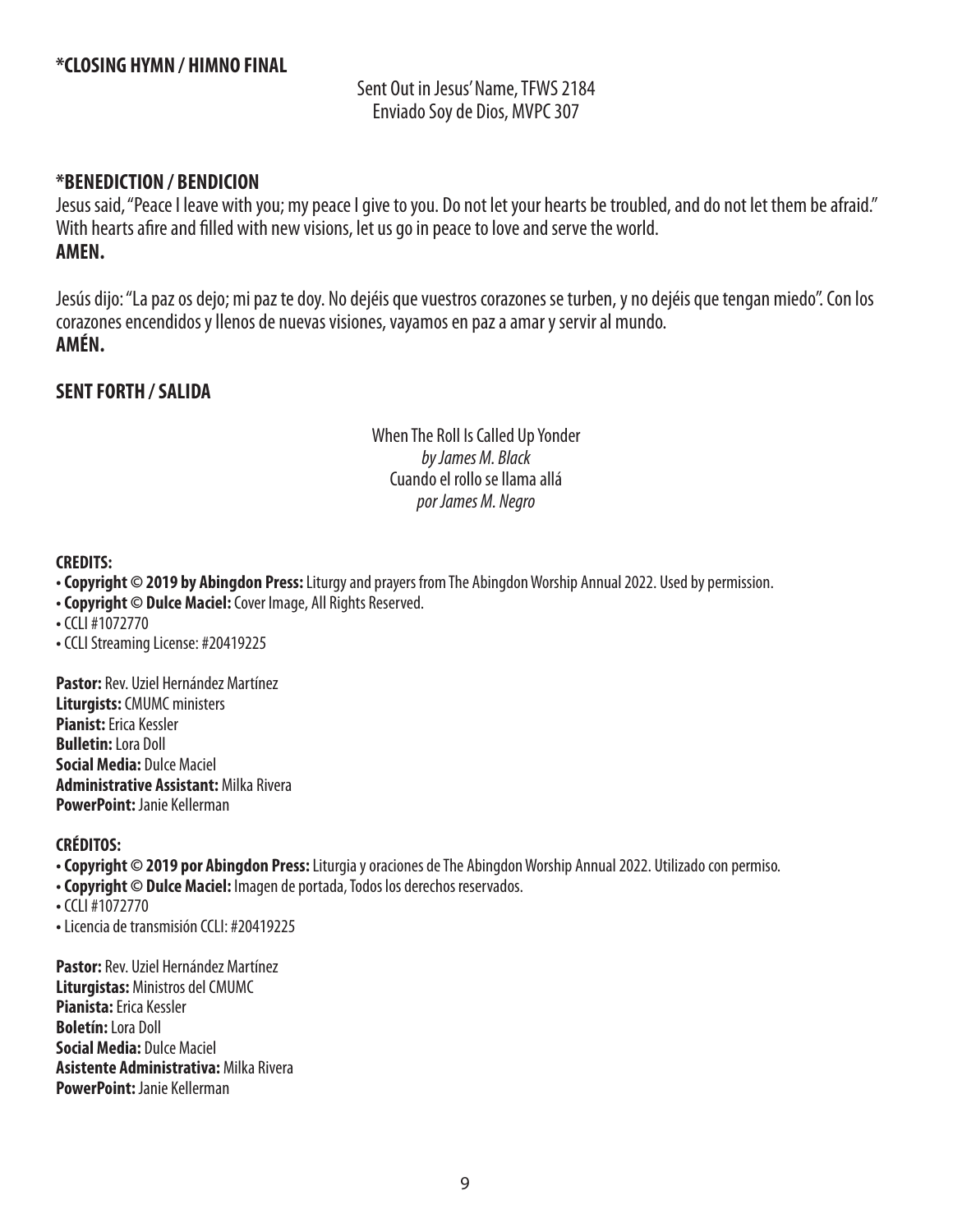# Announcements / Anuncios

June 5th, 2022 / Junio 5 del 2022

#### **ADULT FAITH FORMATION:**

Wednesdays

1st Bible Study:

- with Pastor Judith in English, 12pm. On ZOOM.
- Studying the Book of Romans

2nd Bible Study:

- **Wednesdays**
- With Pastor Uziel in Spanish, 7pm. In person.

#### **ESTUDIOS BIBLICOS:**

Miércoles

1er Estudio Bíblico:

- con la pastora Judith en inglés, 12pm. En ZOOM.
- Estudiando el libro del Romano.

2º Estudio Bíblico:

- **Miércoles**
- Con el Pastor Uziel en español, 6pm. En persona.

**ALTAR FLOWER CHART:** We feel blessed to have our altar flower chart back, it is available in our office wall please feel free to pass and choose a date.

**CALENDARIO PARA LAS FLORES DEL ALTAR:** Nos sentimos bendecidos de tener nuestro calendario para las flores del altar de vuelta, está disponible en la pared de nuestra oficina, no dude en pasar y elegir una fecha.

**NEW ANNOUNCEMENTS:** Please send any new announcements to the church office email centennialumc.rockford@gmail.com to have it posted on our Sunday bulletin. Preferable two weeks prior or the Thursday before Sunday.

**NUEVOS ANUNCIO**S: Envíe cualquier anuncio nuevo al correo electrónico de la oficina de la iglesia centennialumc.rockford@gmail.com publicarlo en nuestro boletín dominical. Preferible dos semanas antes o el jueves anterior al domingo.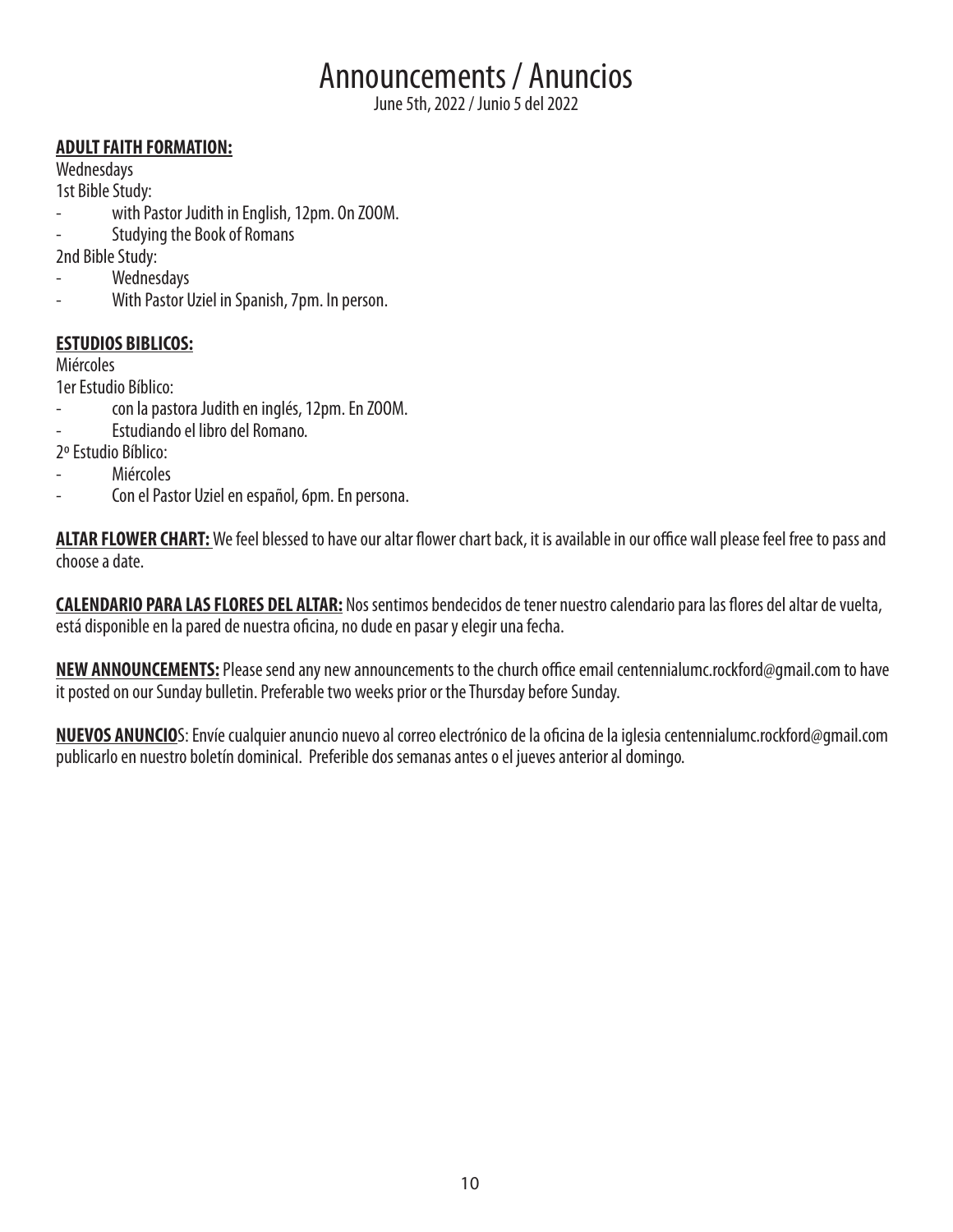## **\*\*PRAYER LIST\*\***

*At W. Willows: Mae Foster, Art Huenkemeier, Lee Magnuson.* 

*At Home: Micaela Serrano, Carol Waxler, Ellen Dean, Pat Nelson.*

*Undergoing Treatment/Rehab: Ken Dahlgren, John Paul, Rev. Bettye Mixon, Tara & Ismael Arencibia,* 

*Jerald & Sheila Grady, Chuck & Kim Whitmore, David Russ, Reuben & Rosa Mendoza, Jennifer Martin, Forrest Nelson, Noreen Slade, Wayne Russ, Dave Holland, Linda Gentry.*

# **BIRTHDAYS**

6/6 Bruce Jacobson

# **Joys and Concerns**

**Cindy and Dougal Whitmer** asked for prayers for their grandson **Mason** who is suffering from depression and anxiety. Please keep him and his family in your prayers.

**Marlene Wibom** and seven of her classmates went to their 70th class reunion in Wisconsin. Congratulations to all of them.

**Terry Vails (Sharon Sodergren's son in law)** was diagnosed with pulmonary fibrosis. He is only 54 years old and most people that have it are in their late 60's or early 70's so he is very young to be fighting this disease. Please keep Terry and his family in your prayers.

**Debbie Kobishka (Carol Risenhoover's sister) and Jong Kim (a member of our church)** have covid-19. They need our prayers.

Sharon Sodergren became a great grandma for the 23rd time as her granddaughter **Joelee and her husband Kyle Koelker**  had a baby boy on May 23. Congratulations to all of them.

**Pastors Keith and Judith Kelsey Powell's daughter Anna** is the new youth paster at Barrington United Methodist Church. Congratulations Anna.

**Bev Dahlgren's friend Kathy and her husband Steve** continue to need our prayers as he was taken to the hospital again filled with fluid.

**Rosa Mendoza** is still struggling with health problems and needs our prayers.